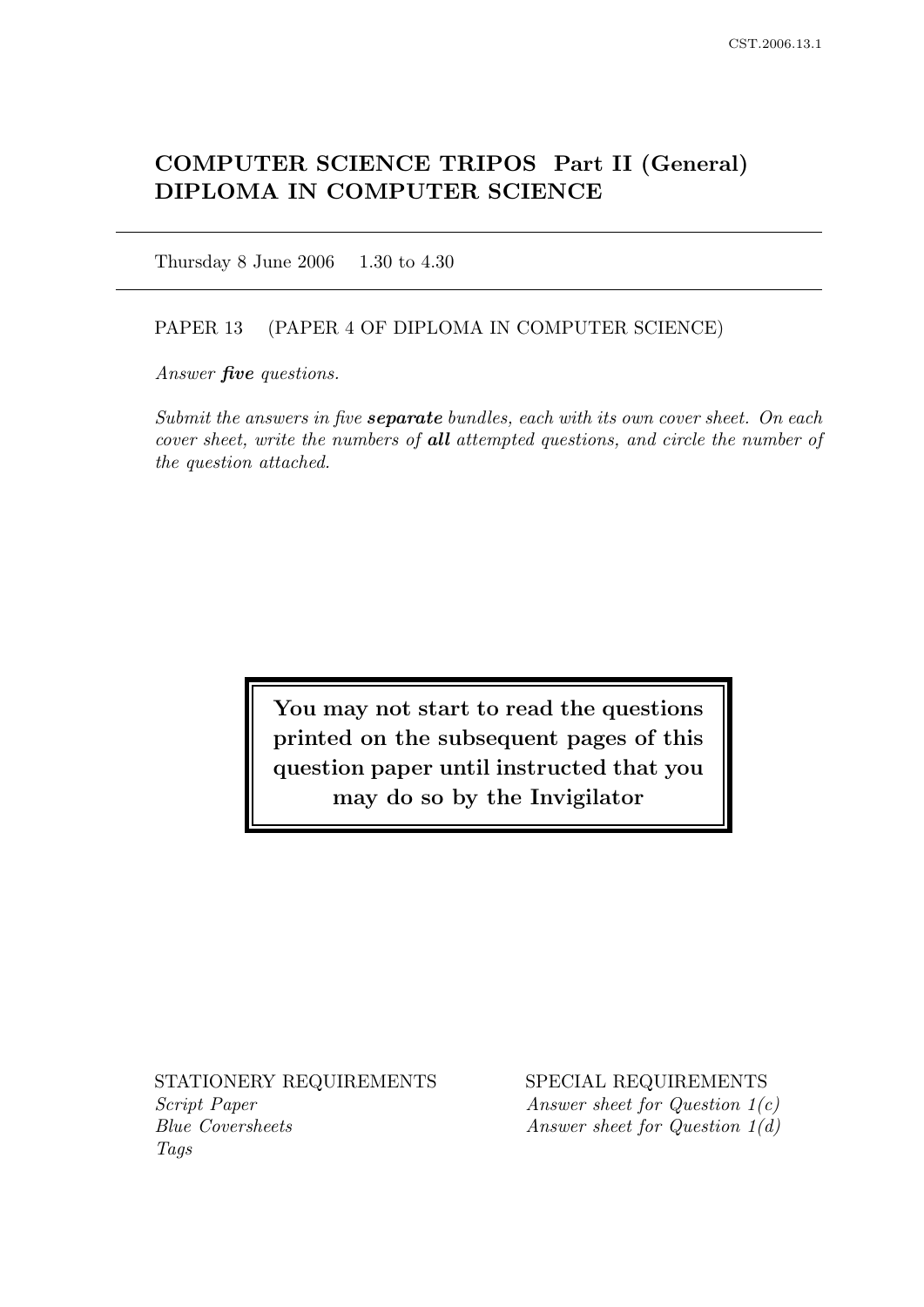#### 1 Data Structures and Algorithms

- (a) Explain what the heap data structure is, state its defining properties and explain how to convert between the tree and vector representations of a heap. [2 marks]
- (b) Describe an optimally efficient algorithm for transforming any random vector into a heap vector and explain why it works. [4 marks]
- (c) Using the tree instead of the vector representation for clarity, apply this algorithm to the binary tree isomorphic to the letter vector "P I S K T Z O P V N", producing a frame-by-frame trace of the execution. For this answer, please use the sheet for part  $(c)$ , supplied with the question paper, and use a new tree whenever any nodes change. [5 marks]
- (d) Explain how to rearrange the heap after having extracted its top so that what remains is still a heap. Follow this procedure to extract the top three values, one by one, from the heap you built, producing a frame-by-frame trace as above. Please use the sheet for part  $(d)$ . [5 marks]
- (e) Describe a way to insert a new value into an existing heap in time  $O(\log n)$ where *n* is the heap size.  $[4 \text{ marks}]$

Further copies of the sheets for parts  $(c)$  and  $(d)$  may be obtained from the Invigilator, if required. Ensure that you attach the sheets to the rest of your answer.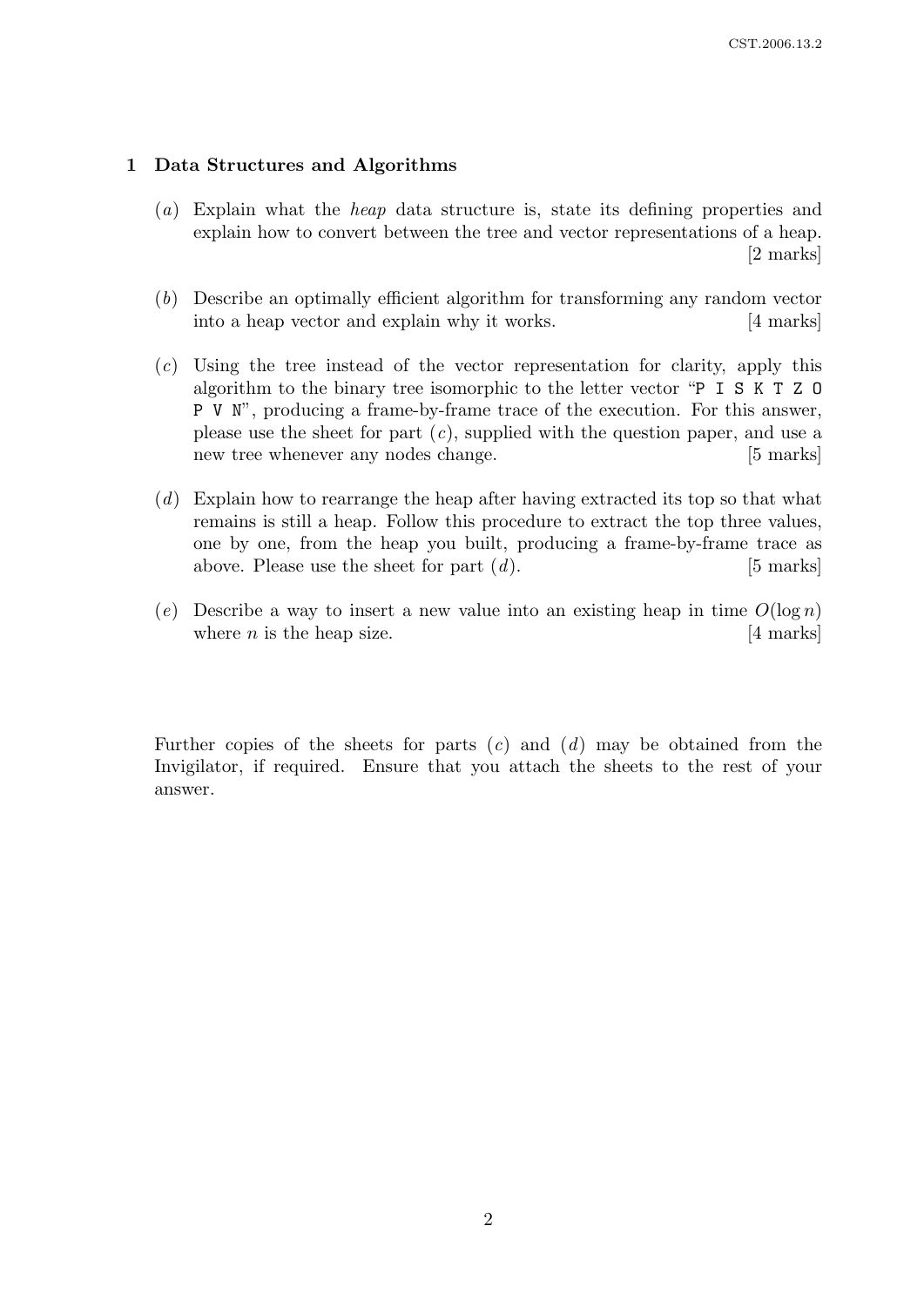## 2 Computer Design

- (a) Early processors used an accumulator to hold an intermediate result whereas more modern processors use a register file or a stack.
	- $(i)$  Why use a stack or register file rather than an accumulator? [4 marks]
	- (ii) What are the advantages and disadvantages of using a register file rather than a stack? [6 marks]
- (b) In 1946, Burks, Goldstein and von Neumann made the observation "Ideally one would desire an indefinitely large memory capacity such that any particular word would be immediately available. We are forced to recognize the possibility of constructing a hierarchy of memories, each of which has greater capacity than the preceding but which is less quickly accessible."
	- $(i)$  Why is this memory design issue even more pressing today? [5 marks]
	- (ii) What architectural techniques are used today to approximate a large memory which is nearly instantaneously accessible? [5 marks]

#### 3 Digital Communication I

- (a) Describe and contrast the processes of  $(i)$  forward error correction and (*ii*) error detection with retransmission. [5 marks]
- (b) What properties should be considered when deciding which should be used to control errors? [10 marks]
- (c) Are there circumstances when both should be used? Justify your answer.

[5 marks]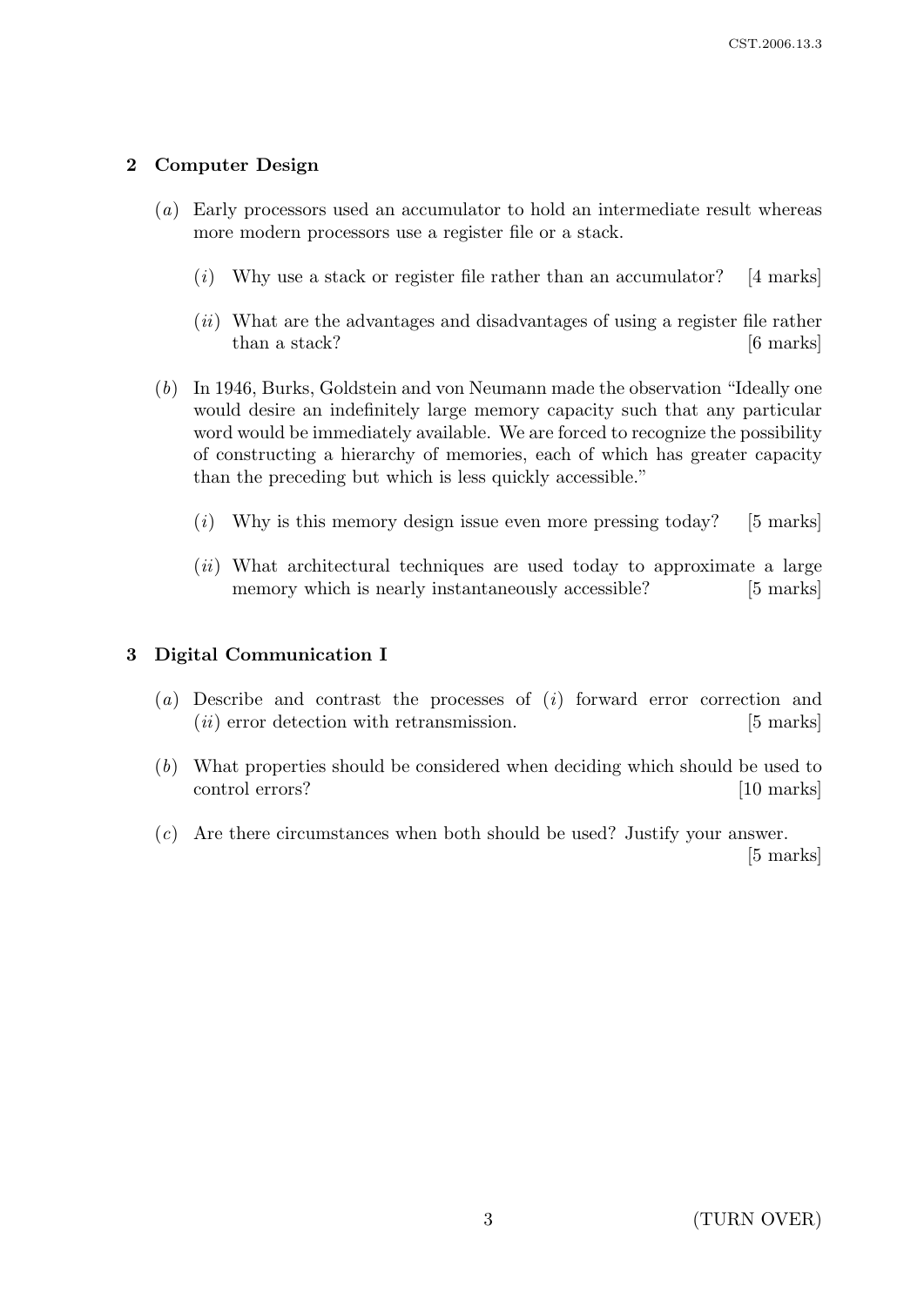#### 4 Distributed Systems

Members of an open process group manage distributed replicas of data values stored in persistent memory. To allow the system to operate in the presence of transient failures of some replica managers, a quorum assembly scheme is used. Replica managers are assumed to be non-malicious and fail-stop.

To update a managed data item, the operations provided by the managing process include:

> lock(item) update(item, value, timestamp) read(item, timestamp) unlock(item)

- (a) Suppose the data item is an initially empty list of values and the update operation appends a value. Illustrate the quorum assembly scheme for five replicas, showing a number of update and read operations. [8 marks]
- (b) How is a total order of updates achieved by quorum assembly in the presence of concurrent update requests by clients to the open group? Discuss how any problems that might arise can be solved. [4 marks]
- $(c)$  When can unlock(item) be executed safely by the initiating replica manager? Describe any additional protocol that is needed. [5 marks]
- (d) Suppose that the process group is managing non-overlapping partitions of a distributed database instead of replicas. Can quorum assembly play any part in making the related updates required for distributed transactions? Justify your answer. [3 marks]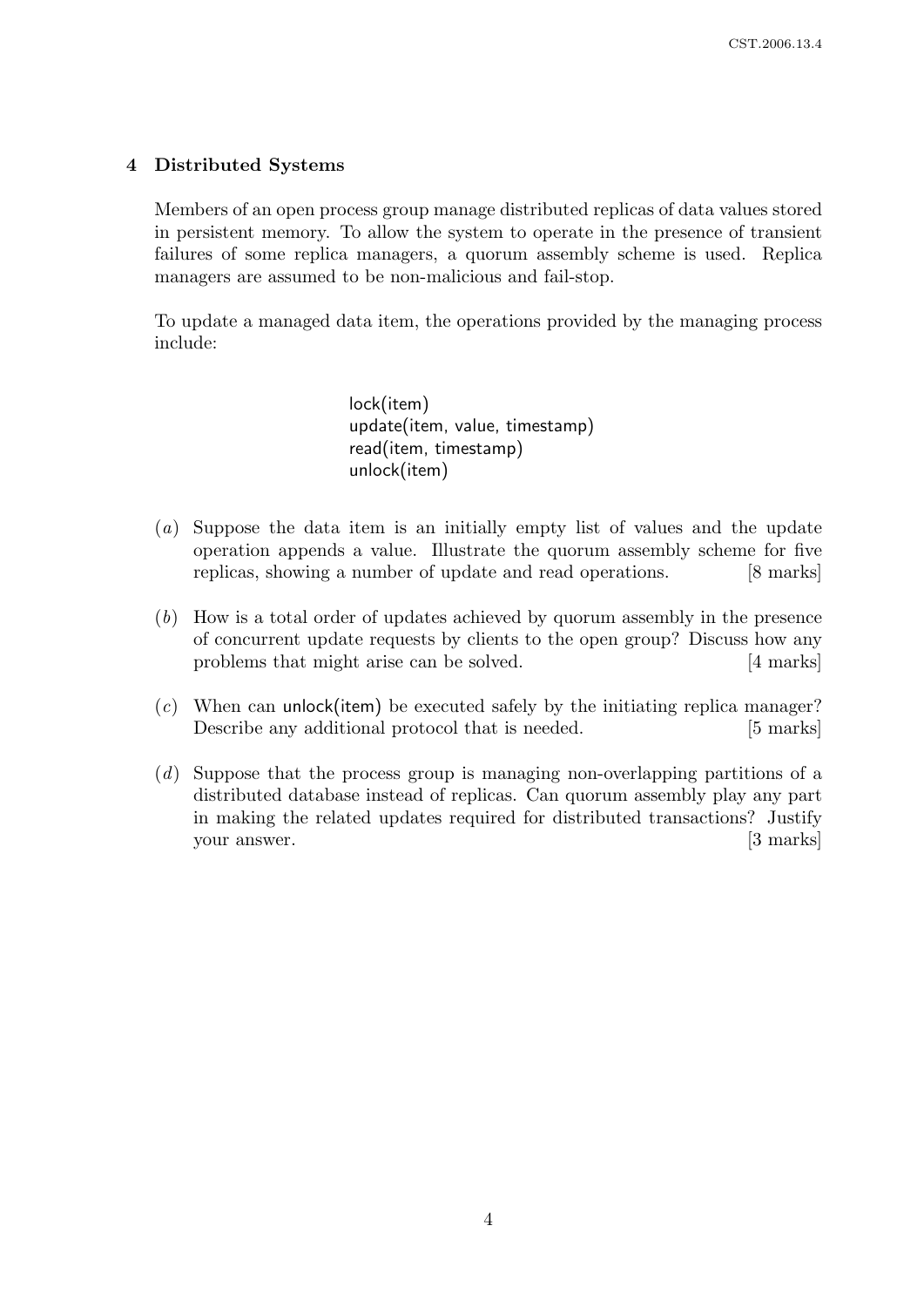### 5 Computer Graphics and Image Processing

- (a) Standard colour printing uses the four ink colours: cyan, magenta, yellow and black.
	- $(i)$  Explain why this is so.  $[3 \text{ marks}]$
	- $(ii)$  What benefits are there in using more than these four ink colours? [3 marks]
- (b) Describe an algorithm for converting a greyscale image to a bilevel (black and white) image while retaining as good a quality as possible. Your algorithm should be for the situation where each greyscale pixel maps to a single bilevel pixel. [6 marks]
- $(c)$  Describe operations on images which achieve the following effects:
	- (*i*) lighten an image which is too dark;  $[2 \text{ marks}]$  $(ii)$  remove salt and pepper noise ("shot noise") from an image; [2 marks]
	- $(iii)$  locate  $45°$  edges in an image; [2 marks]
	- $(iv)$  convert a colour image (in RGB format) to a greyscale image while preserving the perceived luminance. [2 marks]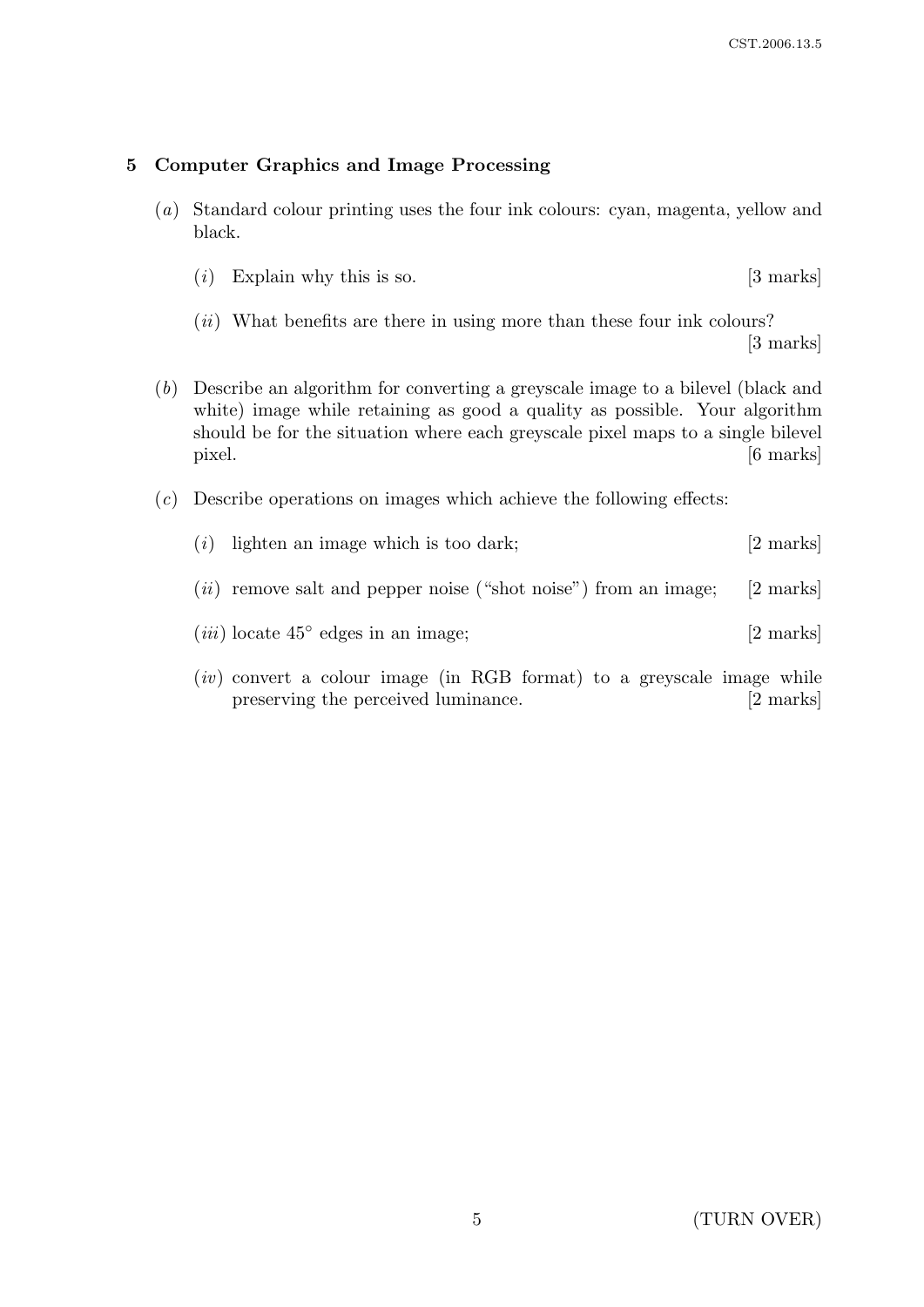#### 6 Compiler Construction

- (a) Describe a difference and a similarity between the notions of overloading and polymorphism. [2 marks]
- (b) Define the notion of type safety in a programming language.  $[2 \text{ marks}]$
- (c) Describe the linking phase and the difference between static and dynamic linking. [2 marks]
- (d) Suppose that a programming language allows nested functions. How might a stack-based implementation of f access the value associated with a?

```
int g(int a)
{
    int f(int x) {
      return a + x;
    }
    ...
    f(2);...
}
```
[4 marks]

(e) Describe the low-level code that could be generated by compiling the following code fragment for a stack-based target machine.

```
int f(int a, int b)
{
  int z = a * b;
  return a + z;
}
...
  f(1, 2) * f(3, f(4, 5));...
                                                         [10 marks]
```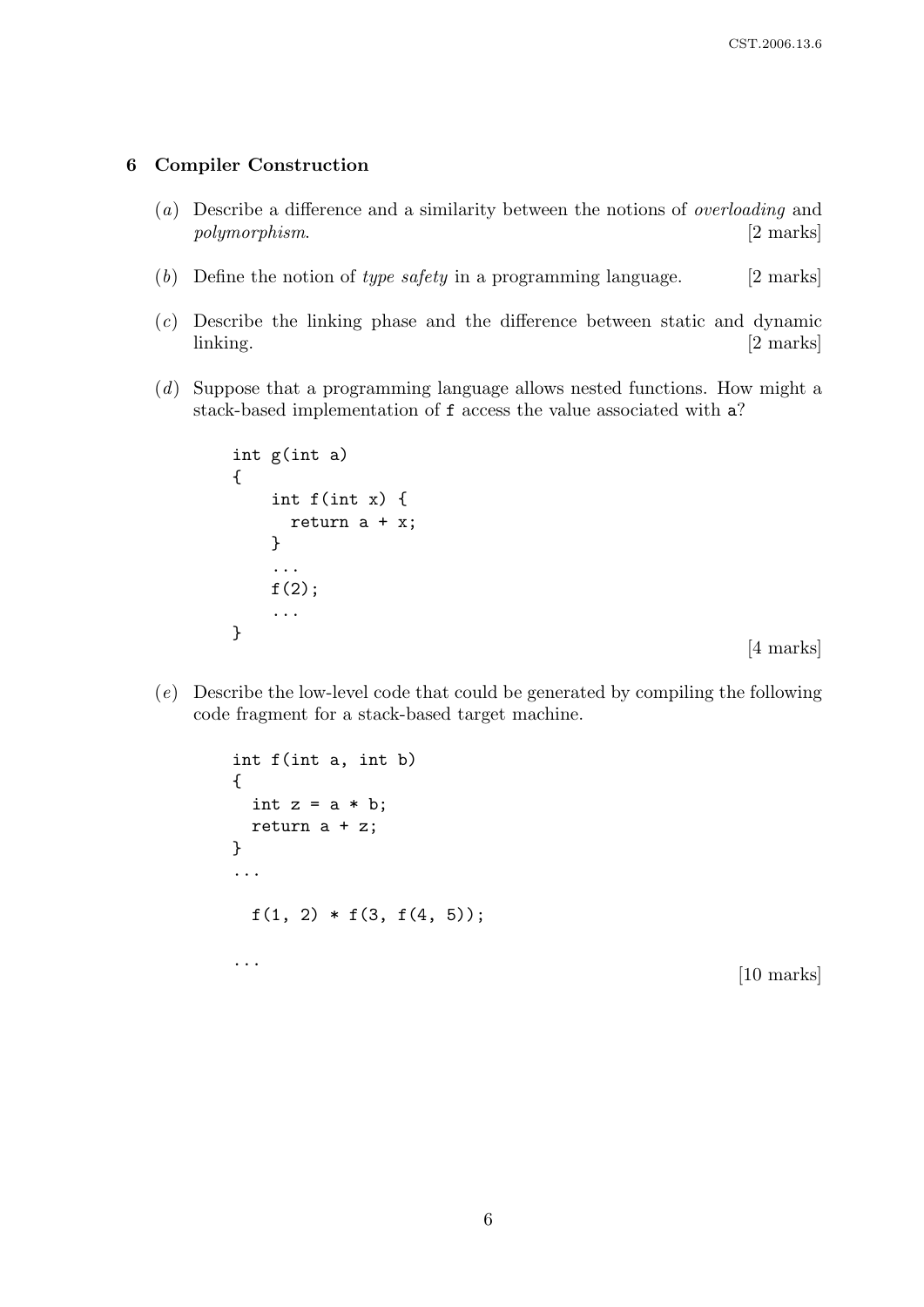#### 7 Comparative Programming Languages

(a) An author writes:

Most successful language design efforts share three important characteristics . . .

- 1. Motivating Application: The language was designed so that a specific kind of program could be written more easily.
- 2. Abstract Machine: There is a simple and unambiguous program execution model.
- 3. Theoretical Foundations: Theoretical understanding was the basis for including certain capabilities and omitting others.

Briefly discuss the merits and/or shortcomings of one of the above three statements of your choice, giving examples and/or counterexamples from procedural, applicative, logical, and/or object-oriented programming languages. [6 marks]

- (b) For two programming languages of your choice amongst FORTRAN, Algol, Pascal and C, briefly discuss and evaluate their typing disciplines. Further compare the advantages and disadvantages that their designs impose on the programmer. [5] marks]
- (c) Consider the following two program fragments.

| $(\text{defvar } x 1)$         | val $x = 1$ ;        |
|--------------------------------|----------------------|
| $(\text{defun } g(z) (+ x z))$ | fun $g(z) = x + z$ ; |
| ( defun $f(y)$                 | fun $f(y)$           |
| $(+ (g 1)$                     | $= g(1) +$           |
| ( let                          | let                  |
| $((x (+ y 3)) )$               | val $x = y + 3$      |
|                                | in                   |
| $g(+ y x)$                     | $g(y+x)$             |
| ) ) ) )                        | end ;                |
| (f 2)                          | $f(2)$ ;             |

What are their respective output values when run in their corresponding interpreters? Justify your answer, explaining it in a conceptual manner.

[4 marks]

(d) Outline the key features that a language must have to be called object-oriented. Further, briefly discuss to what extent one programming language of your choice amongst Simula, Smalltalk,  $C++$ , and Java has them. [5 marks]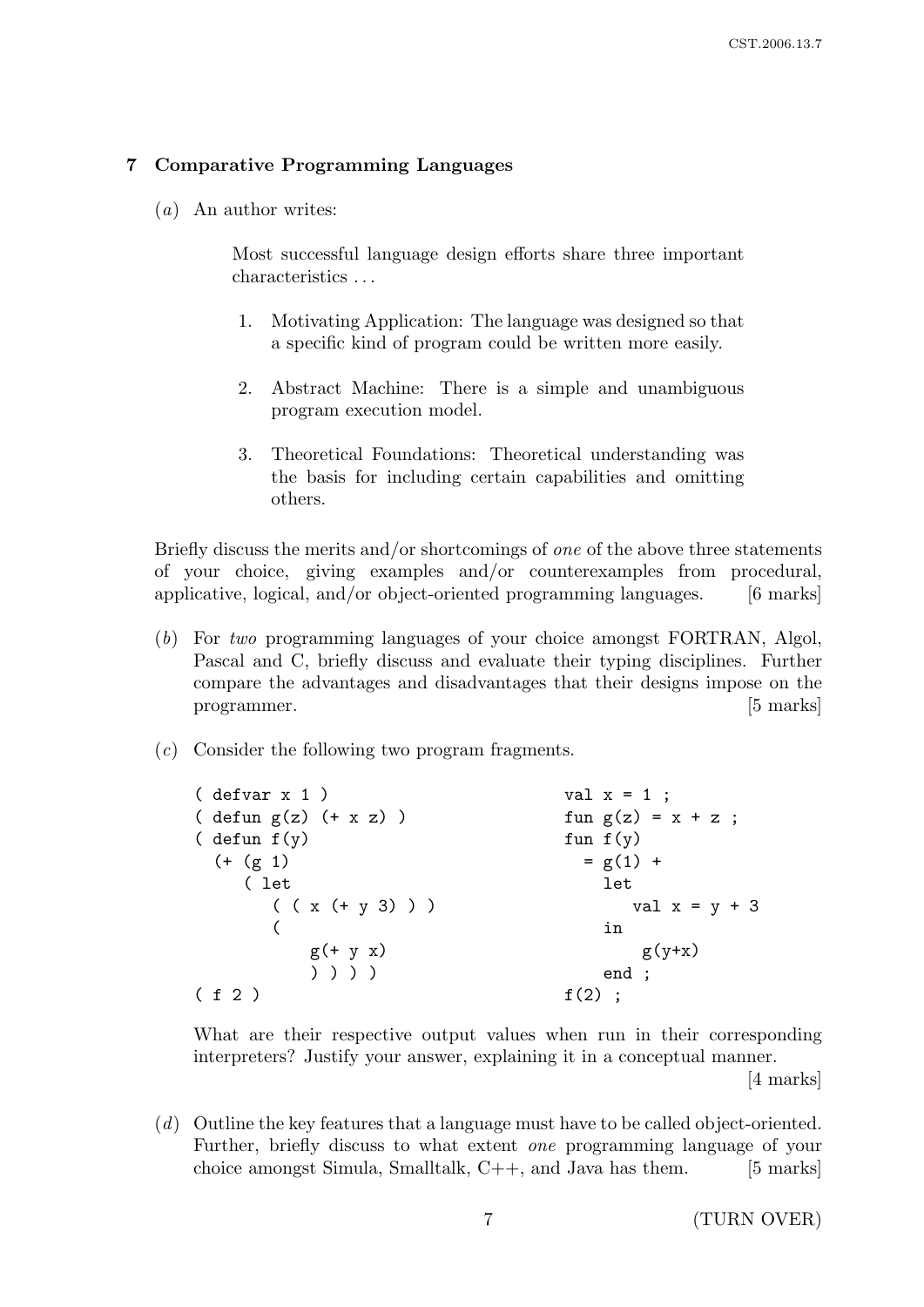#### 8 Databases

Suppose we have the following relational schema

Person(pid:integer, name:string, street:string, postcode:string) Car(cid:integer, year:integer, model:string) OwnedBy(pid:integer, cid:integer) AccidentReport(rid:integer, damage:integer, details:string) ParticipatedIn(pid:integer, rid:integer, cid:integer)

where the underlined attributes represent the primary keys of the associated relation. The table  $OwnedBy$  implements a relationship between persons and cars using foreign keys. The table  $ParticipatedIn$  implements a relationship between persons, accident reports, and cars, where tuple  $(p, r, c)$  indicates that the person p was the driver of the car c associated with the accident report  $r$ .

- (a) Write an SQL query to return those pid's of persons driving in at least one accident, with no duplicates. [2 marks]
- (b) Write an SQL query to return all tuples  $(pid, c)$ , where c is the number of cars owned by person pid (records where  $c = 0$  do not have to be generated). [2 marks]
- (c) Write an SQL query to return all tuples (cid, c), where c is the number of persons owning car cid (records where  $c = 0$  do not have to be generated).

[2 marks]

- (d) Write a (nested) SQL query to return all tuples  $(pid, rid)$  where pid was driving in the accident reported in *rid*, but the car driven by *pid* is not owned by  $pid.$  [4 marks]
- (e) Write an SQL query to return all tuples  $(\text{rid}, c)$ , where c is the number of drivers involved in the accident reported in by rid (records where  $c = 0$  do not have to be generated). [2 marks]
- (f) Write an SQL query to return all tuples  $(\text{rid}, c)$ , where c is the number of cars involved in the accident reported in by rid (records where  $c = 0$  do not have to be generated). [2 marks]
- $(g)$  Do the functional dependencies implied by the schema imply that the results of queries  $(e)$  and  $(f)$  will always be the same? Explain. [2 marks]
- $(h)$  Perhaps there is something wrong with this schema. How would you fix the schema to ensure that results of queries (e) and (f) would always be the same? [4 marks]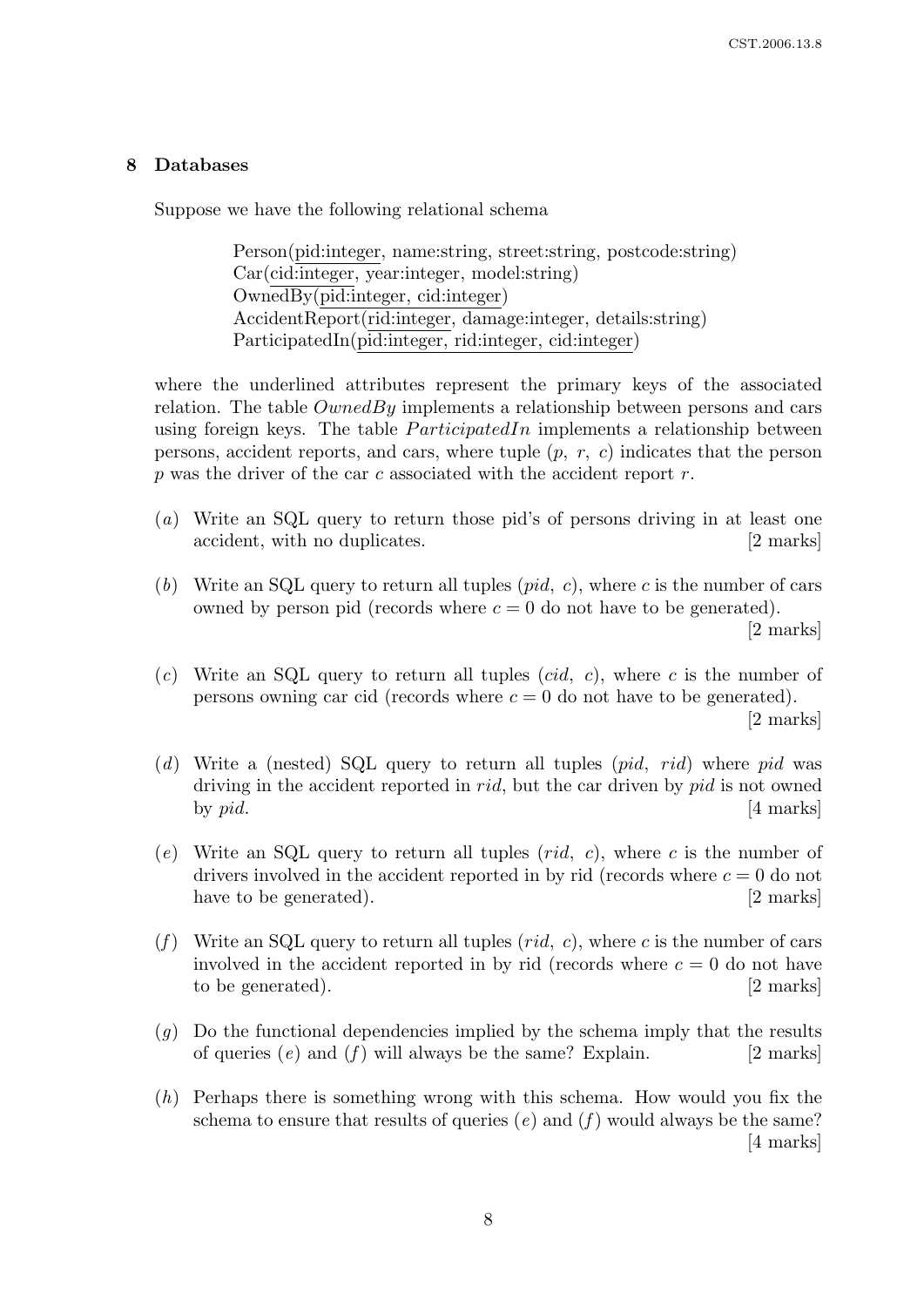#### 9 Numerical Analysis II

- (a) With reference to solution of the differential equation  $y' = f(x, y)$ , explain the conventional notation  $x_n$ ,  $y(x_n)$ ,  $y_n$ ,  $f_n$ . [3 marks]
- (b) Explain the terms local error, global error, and order of a method. [3 marks]
- (c) Without deriving any formulae, describe the general technique for deriving multistep formulae. [2 marks]
- (d) Milne's method uses the multistep formulae

$$
y_{n+1} = y_{n-3} + \frac{4h}{3}(2f_n - f_{n-1} + 2f_{n-2})
$$
  

$$
y_{n+1} = y_{n-1} + \frac{h}{3}(\tilde{f}_{n+1} + 4f_n + f_{n-1})
$$

which each have local error  $O(h^5)$ . What is the meaning of the term  $\tilde{f}_{n+1}$ ? Suggest a suitable starting procedure and explain how the Milne formulae are used. [6 marks]

(e) Let  $x_0 = 0.2$ ,  $y(x_0) = 1.67$ ,  $h = 0.2$  and

$$
f(x,y) = 1 + \frac{(y-x)(x+2)}{x+1}.
$$

Suppose the following values of  $f_n$  have been generated by the starting procedure: 4.6, 5.6, 7.2 for  $n = 1, 2, 3$ . Calculate the first required value of  $\hat{f}_{n+1}$  to 2 significant digits. [3 marks]

 $(f)$  Contrast Milne's method with your starting procedure, commenting particularly on *stability, efficiency* and *step size* considerations. [3 marks]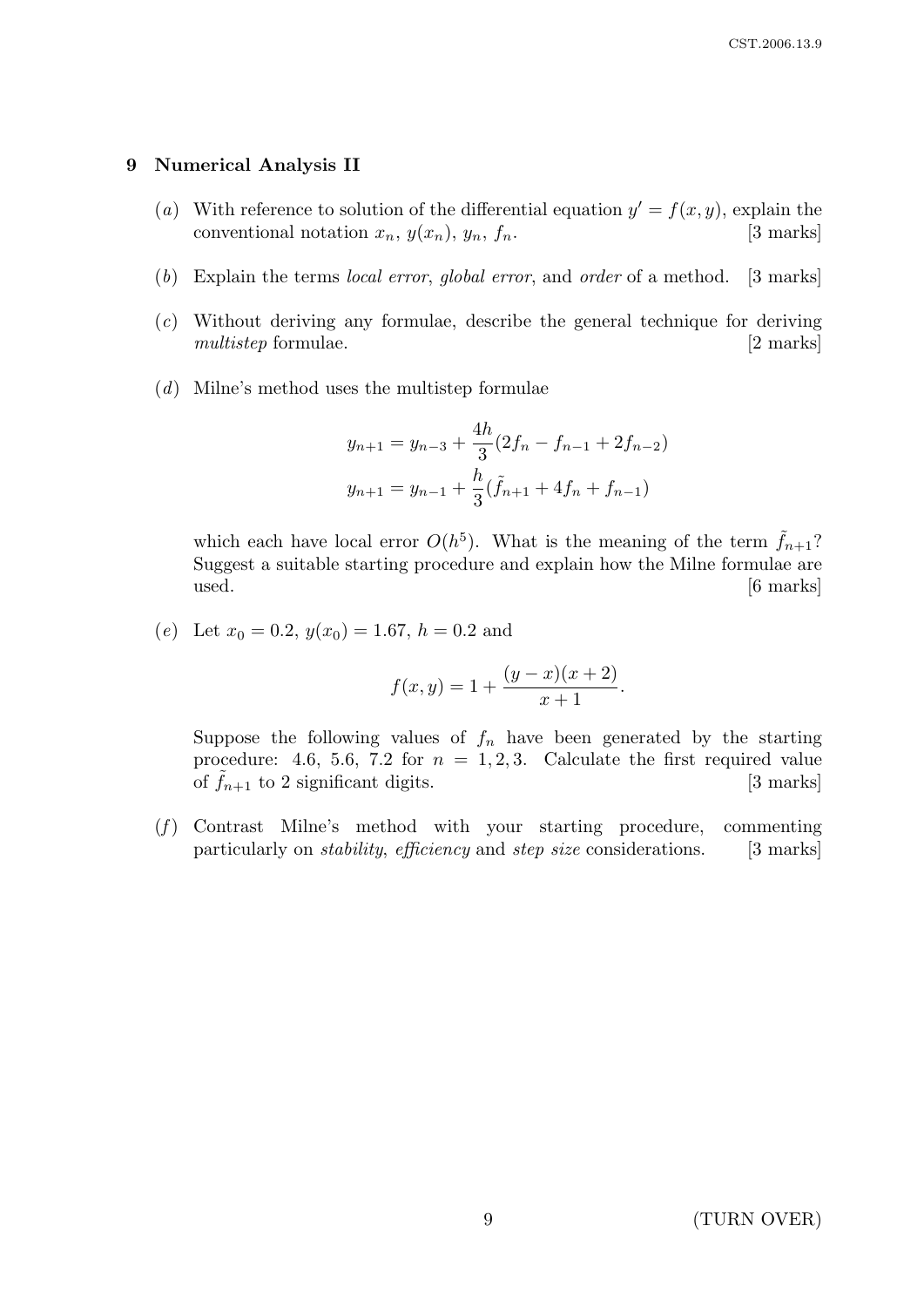#### 10 Bioinformatics

- (a) Hidden Markov models (HMM) are widely used in Bioinformatics.
	- (i) In a HMM when would you use the Baum–Welch algorithm, and when the Viterbi algorithm, and why? Give biologically motivated examples. [8 marks]
	- $(ii)$  Any machine learning model (such as a HMM) for protein secondary structure determination or gene finding relies on discovering characteristic statistical properties of protein sequences. Name a property (and justify your answer) that helps to localise (and distinguish) transmembrane segments and coils in a protein sequence, or exon/intron boundaries in a genomic region. [2 marks]
- (b) Discuss the complexity of an algorithm to reconstruct a genetic network from microarray perturbation data. [7 marks]
- (c) What is the difference in terms of connectivity between a scale-free network and a random network? Give biological examples of scale-free networks.

[3 marks]

#### 11 Software Engineering and Design

- (a) Describe, with simple illustrative drawings, four of the diagrams in the Unified Modeling Language (UML). [3 marks each]
- (b) How does the use of each of these diagrams map onto the spiral development approach to software engineering? [2 marks each]